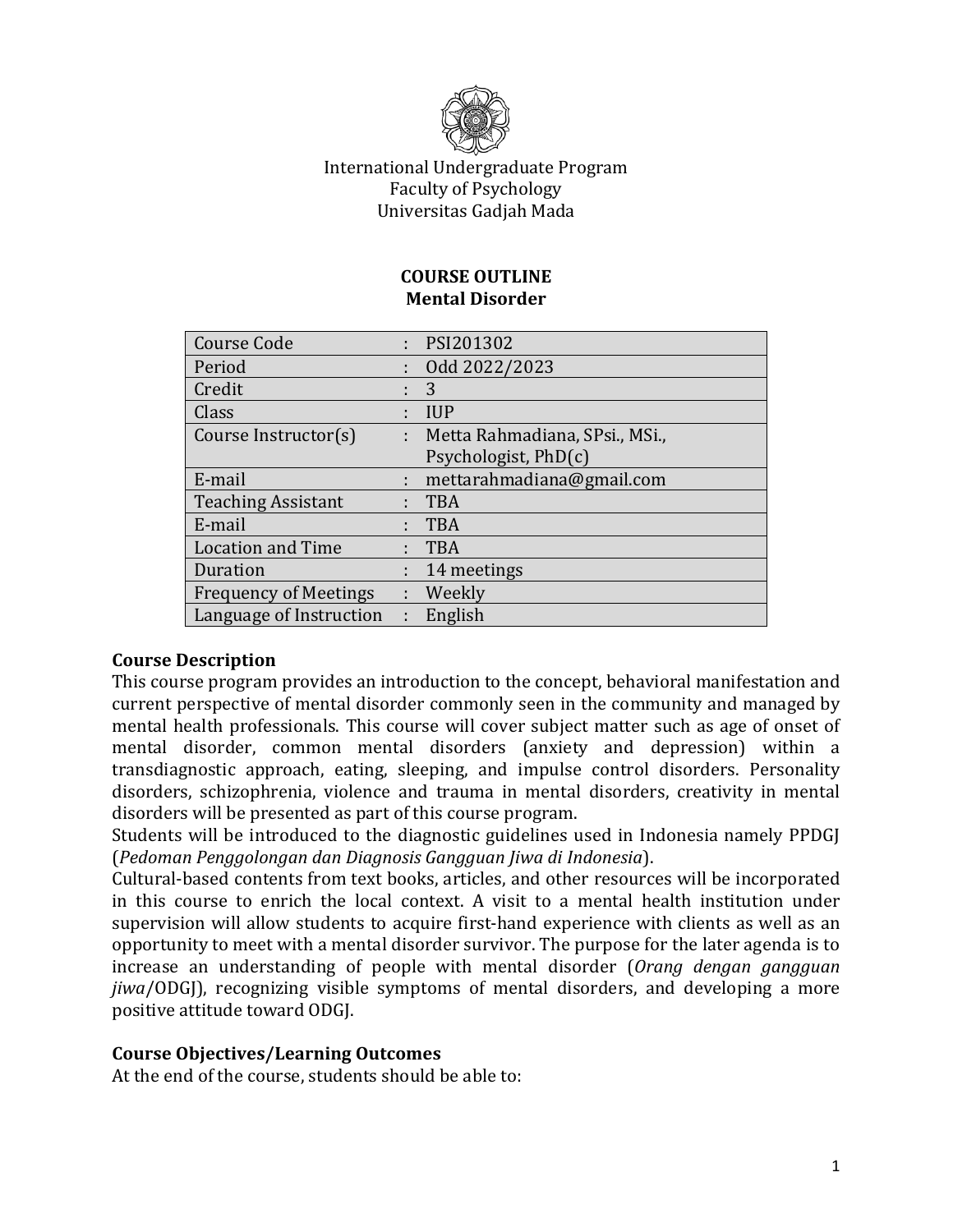- 1. Demonstrate knowledge and understanding of the basic concepts of mental disorders from the psychopathology and neurodevelopmental perspective.
- 2. Identify the signs and symptoms of common mental disorders (anxiety and depression) and understand how this knowledge can be applied using a transdiagnostic approach.
- 3. Critical thinking in understanding the age onset of mental disorders, eating, sleeping, impulse control disorder, schizophrenia, personality disorder, violence and trauma in mental disorders, and creativity in mental disorders.
- 4. Synthesizing culturally based context to form new understanding of mental disorder in Indonesia.

# **Required Readings**

- 1. Maslim, R. (2013). Diagnosis gangguan jiwa rujukan ringkas dari PPDGJ-III dan DSM-5. Jakarta: PT Nuh Jaya.
- 2. American Psychiatric Association. Diagnostic and statistical manual of mental disorders: DSM-V-TR. Washington, DC: American Psychiatric Association.
- 3. Girolamo, McGorry, Sartorius (2019). Age of Onset of Mental Disorders.
- 4. Kim (2020). Anxiety Disorders: Rethinking and Understanding Recent Discoveries
- 5. Bui, Charney, Baker (2020). Clinical Handbook of Anxiety Disorders. From Theory to Practice
- 6. Hammen and Watkins (2018). Depression
- 7. Kim (2018). Understanding Depression. Volume 2
- 8. Giraldi (2017). Unhappiness, Sadness, and Depression'
- 9. Sburlati et al (2014). Evidence-Based CBT for Anoxtey and Depression in Children and Adolescents
- 10. Rahmadiana et al. (2021).\* Transdiagnostic Internet Intervention for Indonesian University Students With Depression and Anxiety: Evaluation of Feasibility and Acceptability. <https://mental.jmir.org/2021/3/e20036/>
- 11. Stein, Bass, Hoffmann (2019). Global Mental Health and Psychotherapy. Adapting Psychotherapy for LMIC
- 12. Barlow, D., et al. (2018). Abnormal Psychology an integrative approach. Boston: Cengage learning.
- 13. Davison, G.C & Neale, J. M. (2012). Abnormal psychology 12th edition. New York: John Wiley and Son.
- 14. Maslim, R. (2013). Diagnosis gangguan jiwa rujukan ringkas dari PPDGJ-III dan DSM-5. Jakarta: PT Nuh Jaya.
- 15. Carpiniello, Vita, Mencacci. (2020). Violence and Mental Disorders
- 16. Spalletta, Janiri, Piras, Sani (2020) Childhood Trauma in Mental Disorders
- 17. Kyaga (2015). Creativity and Mental Illness
- 18. Kaufman (2014) Creativity and Mental Illness

# **Methods of Instruction:**

Lectures: 35% Discussion: 30% Group presentations: 20% Individual report: 15%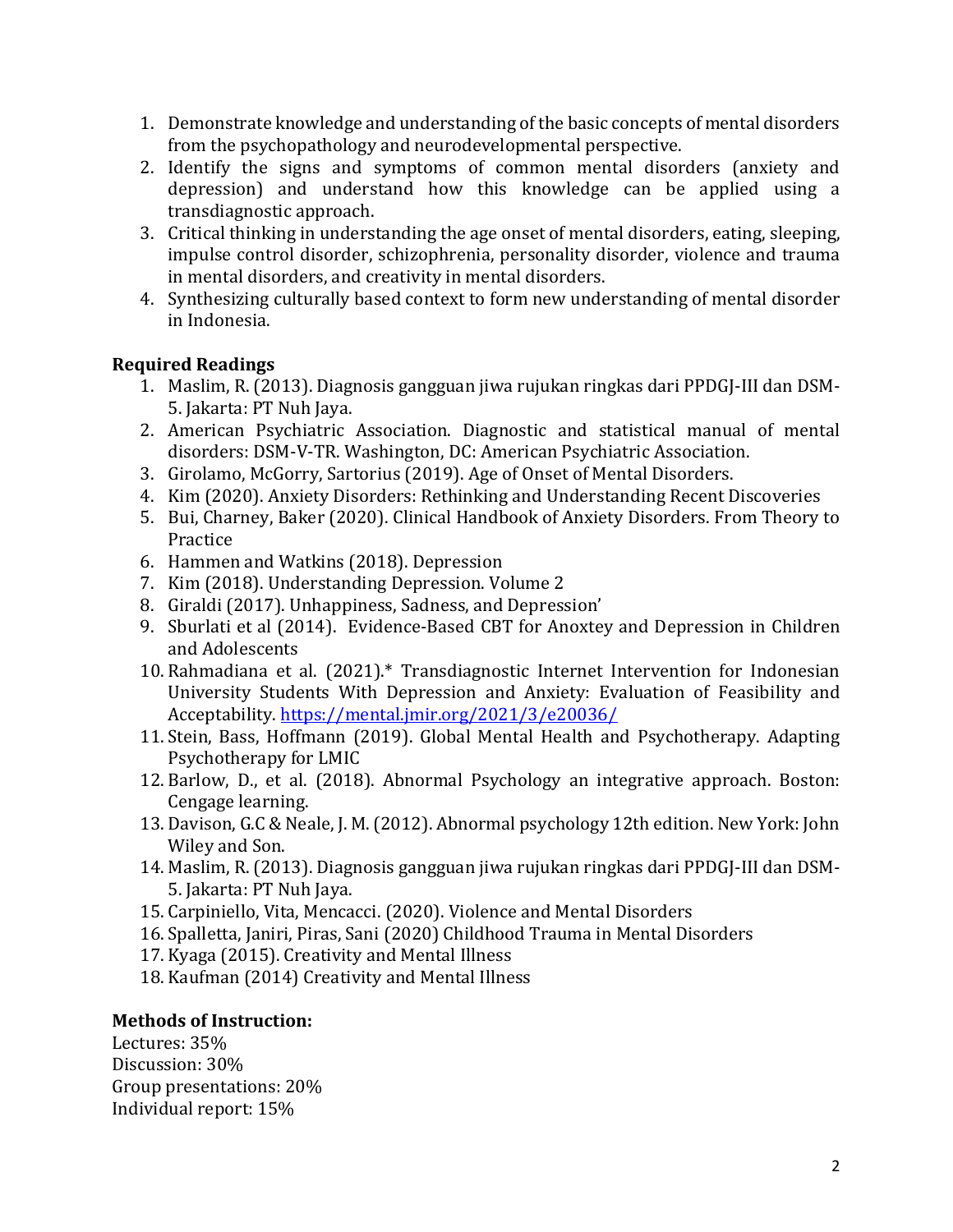### **Course Assessment**

(Example)

The final grade of the course will be compiled proportionally from the components below: 1. Examination (90%)

a. Mid-term exam

b. Final exam

c. Assignments

2. Class Participations (10%) Total: 100%

Course Requirements/Methods of Evaluation:

(Example)

# **1. Examination (90%)**

a. Mid-term exam (30%)

Mid-term exam supports the achievement of course objectives #1. #2, #3, and #4. Midterm exam takes the form of an in-class exam, and will cover the topic of week 1 – week 7.

#### b. Final exam (25%)

Final exam supports the achievement of course objectives #1. #2, #3, and #4. Final exam takes the form of an in-class exam, and will cover the topic of week 8 – week 14.

#### c. Group presentation: Session 4-7-8-11 (20%) Presentation Grading Indicator

| <b>Grading Indicators</b>                           | <b>Max Score</b> |
|-----------------------------------------------------|------------------|
| Comprehensiveness                                   |                  |
| Clear and concise, time discipline                  |                  |
| Interesting presentation material (PPT, video, etc) |                  |
| Delivery Method: Attractive and Interactive         |                  |
| Answer/response to questions                        |                  |
| <b>TOTAL</b>                                        | 10               |

#### i. Individual report: Field visit (15%)

Presentation Grading Indicator

| <b>Grading Indicators</b>                           | <b>Max Score</b> |
|-----------------------------------------------------|------------------|
| Comprehensiveness                                   |                  |
| Clear and concise, time discipline                  |                  |
| Interesting presentation material (PPT, video, etc) |                  |
| Delivery Method: Attractive and Interactive         |                  |
| Answer/response to questions                        |                  |
| <b>TOTAL</b>                                        | 10               |

 \*) Same score apply to all group members. Exception: if one member shows minimum effort and engagement in the group, then her/his score will be deducted 20 points.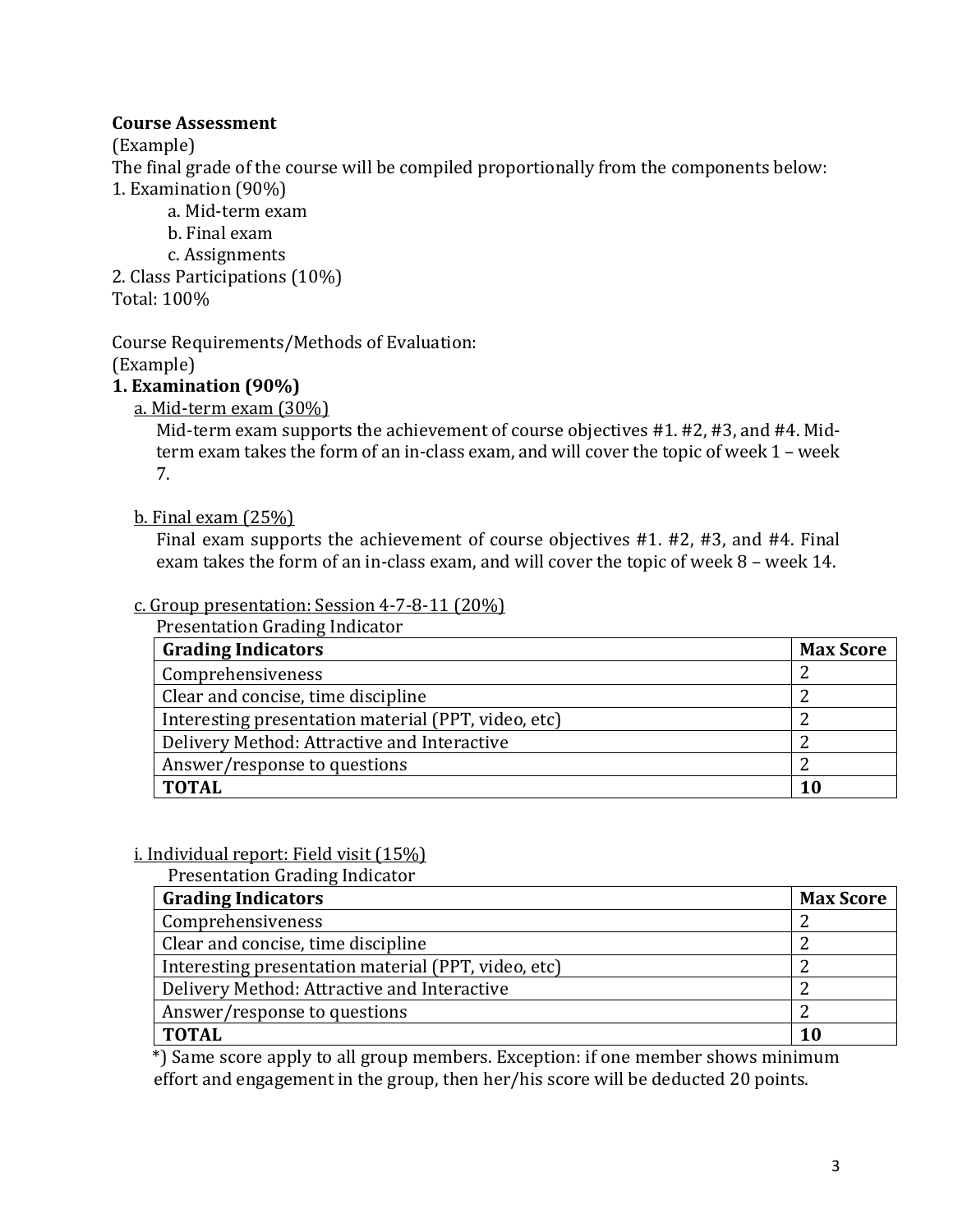# **2. Class Participations (worth 10%)**

# (Example)

Students are expected to attend class, having required assignments prior to class time, and to actively contribute to the discussion with thoughtful responses, reflections, and questions about the readings. To help create meaningful class discussions, students are encouraged to review the suggested course readings attached to this course outline. Class participation include the following behaviors and characteristics:

- Regular class attendance (75%)
- Attentive, focused involvement in class discussion (as expressed verbally and nonverbally), open-minded, and critical thinking.
- Contributing thoughtful, reflective comments, questions, or observations about the theories discussed in class.
- Listening to others with respect.

# Grading:

- 10 Points = 100% attendance, consistent active participation, asks questions, provides insights, raises issues
- 7 9 Points = 90% attendance, frequent active participation, asks questions
- $\bullet$  4 6 Points = 80% attendance, infrequent active participation, answers questions when asked
- $\bullet$  1 3 Points Point = 75% attendance, passive participation, answers questions when asked
- 0 Points = Less than 75% attendance, no participation.

# **Course Policies**

- Excused absences are described in Undergraduate Student Manual/Attendance Policy. Students should attend to 75% of the total lectures, otherwise permission to attend the final examination is not granted which in turn can lead to unsatisfactory grade obtained for this course Three or more absences (excused or unexcused) will necessitate a special advisement meeting with the course instructor and possibly the primary advisor to discuss the student's continuation in the course.
- Late papers will result in a two-point deduction from the paper grade itself for each day late.
- In the event of a cancelled class, the instructor reserves the right to schedule a makeup class.

# **Academic Integrity**

Academic integrity is an ethical policy of academia in which students joining this course is not exempted from. Among the ethical behaviors highlighted in this course, but not limited to, are: (i) learning commitment, reflected as the students meet the attendance requirements, and (ii) honest behavior, demonstrated as the students adhere to the nonplagiarism conduct. A breach of academic integrity can result in A FAILURE OF AN ENTIRE COURSE.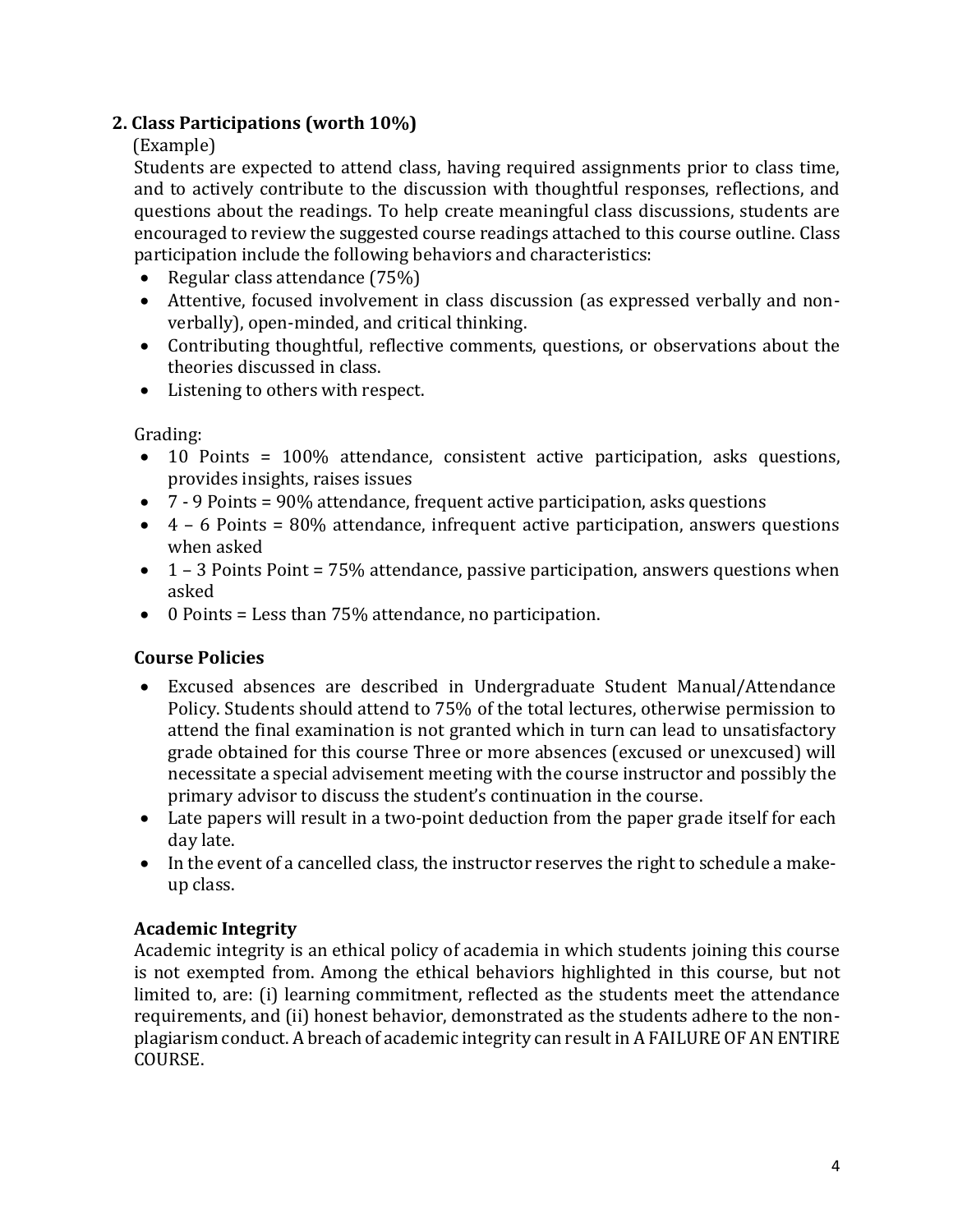#### **Attendance Policy**

Attending to lectures demonstrates students learning commitments. As compliance to the Faculty Academic Regulation, students should attend to 75% of the total lectures, otherwise permission to attend the final examination is not granted which in turn can lead to unsatisfactory grade obtained for this course.

### **Plagiarism Policy**

Students should be fully aware that plagiarism is unethical behavior which breaches the academic integrity and therefore may cause serious sanctions, from an unsatisfactory grade to a failure of the entire course. Overall, plagiarism is simply defined as presenting someone else's thoughts or work as your own. This action can vary from having inappropriate academic referencing to deliberate cheating. Below are the types of plagiarism, students should be aware of:

- 1. **Copying**: using the identical or very similar words to the original text or idea without acknowledging the source. Although most of the time, this action is subject to absentmindedness, it can be perceived as a deliberate action to present someone else's work as our own.
- 2. **Inappropriate paraphrasing**: changing a few words and phrases while still retaining the original structure and content without giving credits to the original sources.
- 3. **Collusion**: denying the contribution of others and claiming the work as a person's individual work. Collusion also includes making your work available to another student for them to copy it, stealing or obtaining another person's work to copy it, taking full responsibility of another person's academic work either voluntarily or with financial gain.

For more information about plagiarism, visit:<http://www.plagiarism.org/>

#### **Changes to Syllabus:**

As a student, you acknowledge receipt of this syllabus and the information herein by continuing to attend this course. As the instructor, I reserve the right to make changes to this syllabus if circumstances warrant such change. All major changes will be provided to you in written format.

#### **Appropriate Use of Electronic Devices in the Classroom**

The use of cell phones or other electronic devices during lectures and lab sessions for texting, talking or any other purpose is disruptive to the other students and, therefore, such use of electronic devices is prohibited. Please be courteous to your instructor and your fellow classmates and turn off all electronic devices and store them properly during class. The use of laptop computers and tablets during lectures and lab sessions must be limited to course activity only. Accessing any social media site (Facebook, Twitter, Instagram, etc.) or personal e-mail accounts during lectures and lab sessions is a violation of classroom policy. Students are prohibited from having cell phones or other electronic devices with them during examinations. During examinations, all electronic devices should be turned off completely and properly stored away.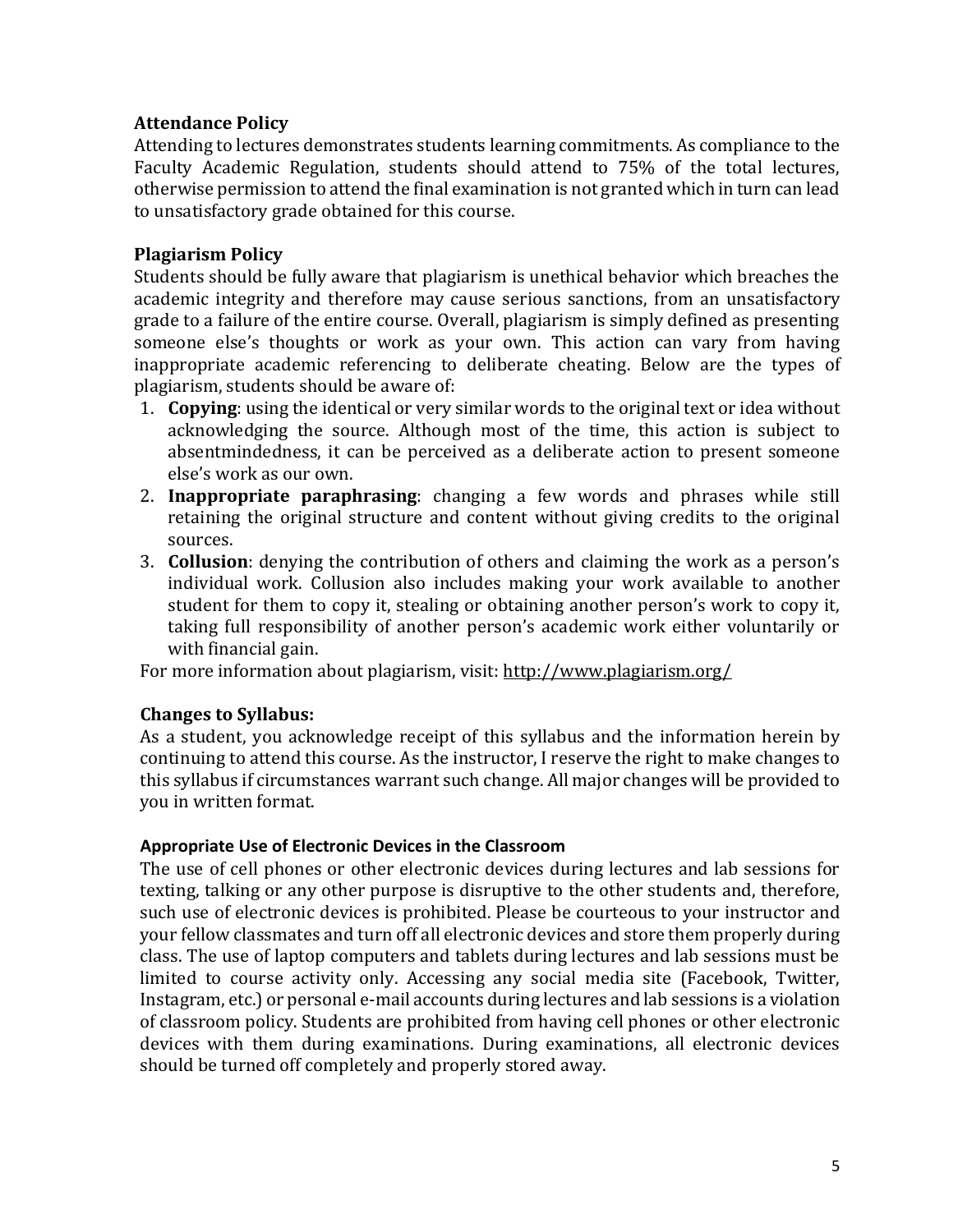**Grading System:** The table below shows grade totals and corresponding letter grades for the course. Course grade totals ending in 95 or higher are rounded up to the next whole number. <u> 1989 - Johann Barbara, martin a</u>

| $A+$        | 98-100    |
|-------------|-----------|
| A           | 92-97     |
| $A-$        | 89-91     |
| A/B         | 86-88     |
| $B+$        | 80-85     |
| B           | 77-79     |
| $B -$       | 74-76     |
| B/C         | 70-73     |
| $C +$       | 67-69     |
| $\mathsf C$ | 64-66     |
| $C -$       | 60-63     |
| C/D         | 57-59     |
| D+          | 54-56     |
| D           | $50 - 53$ |
| E(T)        | < 50      |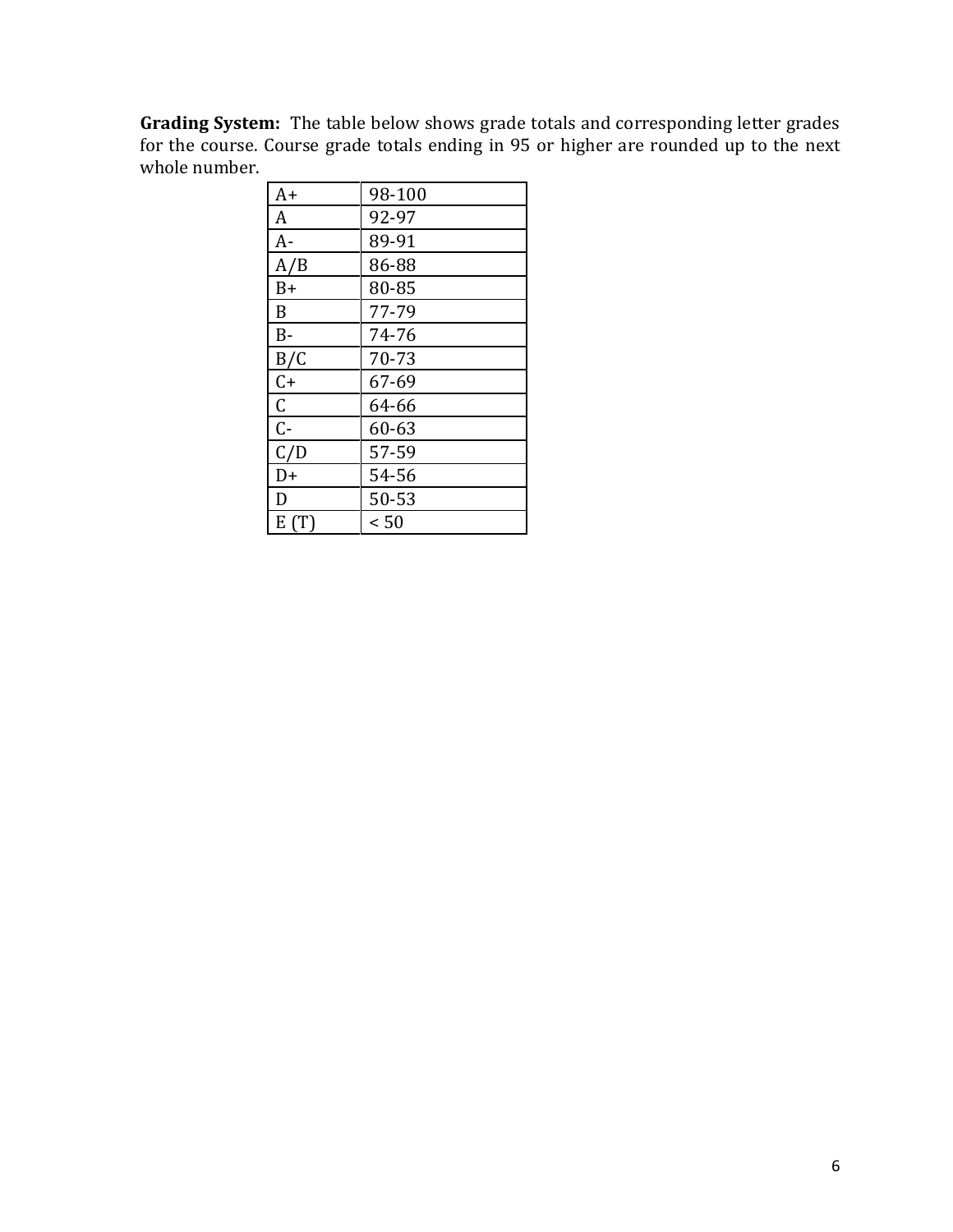# **Course Calendar:**

| <b>Meeting</b> | Day               | <b>Topics</b>                                                  | Learning &                       | <b>Assessment</b>                           | Reference                                                                                                                                                                                                                                                                                                                                                                    |
|----------------|-------------------|----------------------------------------------------------------|----------------------------------|---------------------------------------------|------------------------------------------------------------------------------------------------------------------------------------------------------------------------------------------------------------------------------------------------------------------------------------------------------------------------------------------------------------------------------|
|                | $\boldsymbol{\&}$ |                                                                | <b>Teaching</b>                  |                                             |                                                                                                                                                                                                                                                                                                                                                                              |
|                | <b>Date</b>       |                                                                | <b>Methods</b>                   |                                             |                                                                                                                                                                                                                                                                                                                                                                              |
| $\mathbf{1}$   |                   | Introduction and                                               | and<br>Lecture                   | -Midterm                                    |                                                                                                                                                                                                                                                                                                                                                                              |
|                |                   | <b>Mental Disorder</b>                                         | discussion                       | Exam                                        |                                                                                                                                                                                                                                                                                                                                                                              |
|                |                   | course overview                                                |                                  | -Class                                      |                                                                                                                                                                                                                                                                                                                                                                              |
|                |                   |                                                                |                                  | Participation                               |                                                                                                                                                                                                                                                                                                                                                                              |
| $\overline{2}$ |                   | Mental disorder in the                                         | Lecture<br>and                   | -Midterm                                    |                                                                                                                                                                                                                                                                                                                                                                              |
|                |                   | perspective of:                                                | discussion                       | Exam                                        |                                                                                                                                                                                                                                                                                                                                                                              |
|                |                   | a. Psychopatholog                                              |                                  | -Class                                      |                                                                                                                                                                                                                                                                                                                                                                              |
|                |                   | y                                                              |                                  | Participation                               |                                                                                                                                                                                                                                                                                                                                                                              |
|                |                   | b. Neurodevelopm                                               |                                  |                                             |                                                                                                                                                                                                                                                                                                                                                                              |
|                |                   | ental                                                          |                                  |                                             |                                                                                                                                                                                                                                                                                                                                                                              |
| 3              |                   | Psychopathological<br>assessment and multi<br>axial diagnostic | Lecture<br>and<br>discussion     | -Midterm<br>Exam<br>-Class<br>Participation | 1. Maslim, R. (2013). Diagnosis gangguan jiwa<br>rujukan ringkas dari PPDGJ-III dan DSM-5.<br>Jakarta: PT Nuh Jaya.<br>2. American<br>Psychiatric<br>Association.<br>Diagnostic and statistical manual of mental<br>disorders: DSM-V-TR. Washington, DC:<br>American Psychiatric Association.<br>https://doi-org.vu-<br>nl.idm.oclc.org/10.1176/appi.books.97808904<br>25787 |
| $\overline{4}$ |                   | Age of onset (AOO) of<br><b>Mental Disorder</b>                | Lecture;<br>discussion;<br>group | -Midterm<br>Exam<br>-Class<br>Participation | Girolamo, McGorry, Sartorius (2019).<br>Age of Onset of Mental Disorders.<br>Chapters: 1-2-3-5-7-10-11-14                                                                                                                                                                                                                                                                    |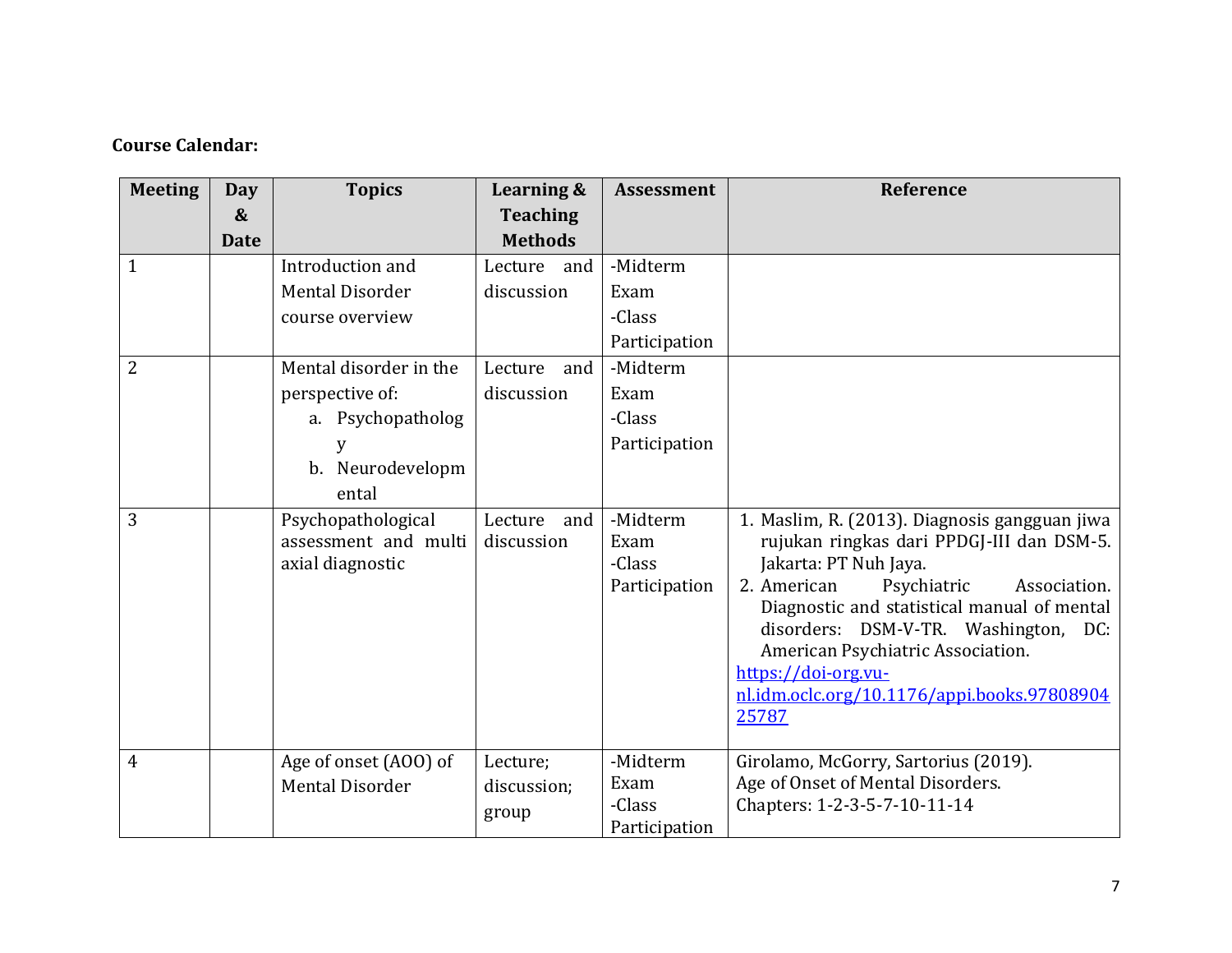|   |                                                                                                                  | presentation<br>(1)          | -Group<br>assignment                        |                                                                                                                                                                                                                                                                                                                                                                                                                                                                           |
|---|------------------------------------------------------------------------------------------------------------------|------------------------------|---------------------------------------------|---------------------------------------------------------------------------------------------------------------------------------------------------------------------------------------------------------------------------------------------------------------------------------------------------------------------------------------------------------------------------------------------------------------------------------------------------------------------------|
| 5 | Common mental<br>disorder (Anxiety)<br>Common mental<br>disorder (Depression)<br>and transdiagnostic<br>approach | Lecture<br>and<br>discussion | -Midterm<br>Exam<br>-Class<br>Participation | 1) Kim (2020).<br>Disorders:<br>Rethinking<br>Anxiety<br>and<br><b>Understanding Recent Discoveries</b><br>Chapters: 12; 17; 24<br>2) Bui, Charney, Baker (2020)<br>Clinical Handbook of Anxiety Disorders.<br>From Theory to Practice<br>Chapters: 1; 4*; 7; 8; 9                                                                                                                                                                                                        |
| 6 |                                                                                                                  | Lecture<br>and<br>discussion | -Midterm<br>Exam<br>-Class<br>Participation | 1) Hammen and Watkins (2018)<br>Depression<br>Chapters: 1-8<br>2) Kim (2018)<br><b>Understanding Depression. Volume 2</b><br>Chapters: 1 (1.2); 2 (2.1-2.3); 3(3.1, 3.2); 4<br>$(4.1, 4.2)$ ; 10; 14; 15; 21<br>3) Giraldi (2017).<br>Unhappiness, Sadness, and Depression'<br>Chapters: 1-8<br>4) Sburlati et al (2014).<br>Evidence-Based CBT for Anoxtey and<br>Depression in Children and Adolescents<br>Chapters: 8; 12; 13; 17; 18<br>5) Rahmadiana et al. (2021).* |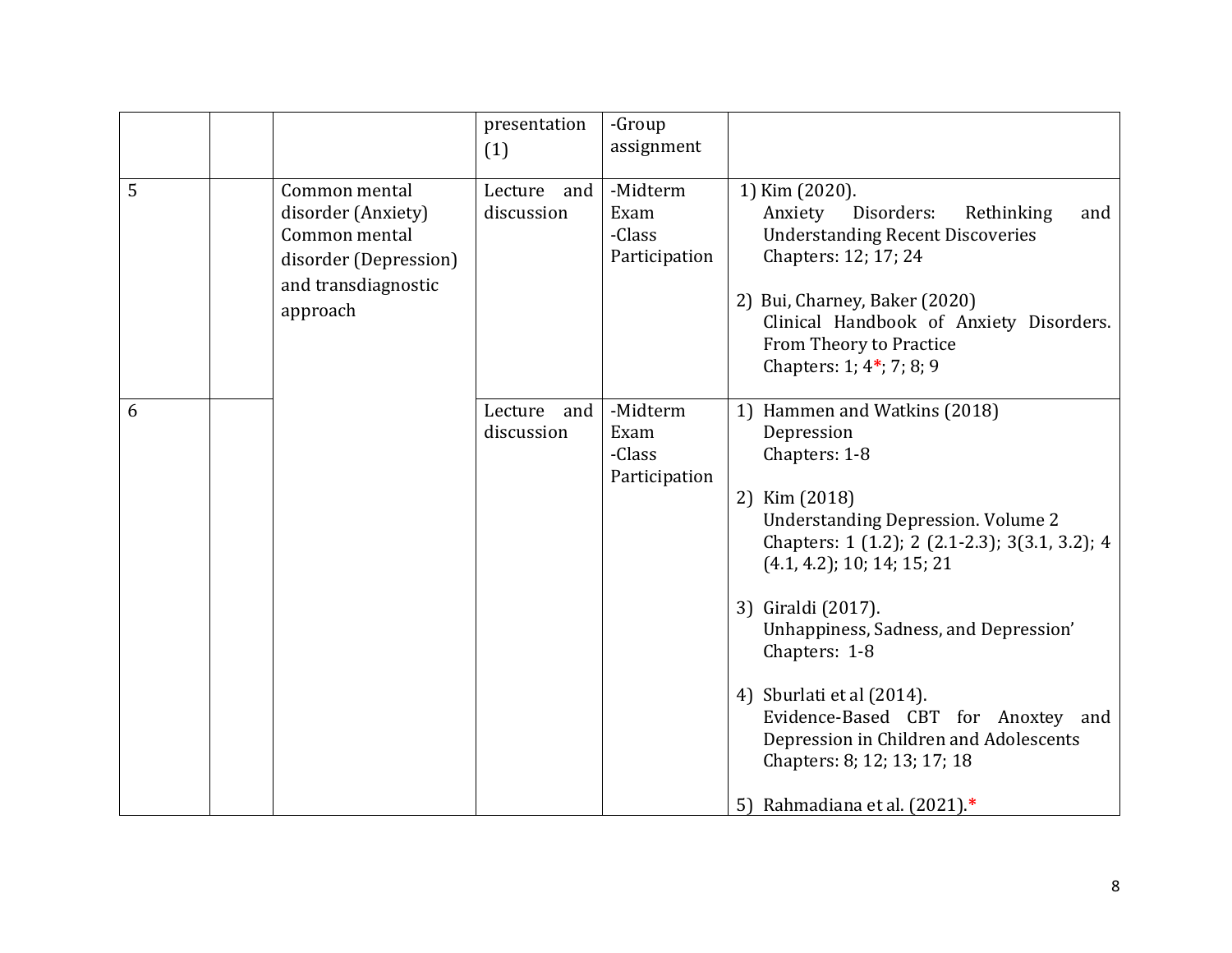|   |                                                       |                                                         |                                                 | Transdiagnostic Internet Intervention for<br>Indonesian<br>University Students<br>With<br>Depression and Anxiety: Evaluation of<br>Feasibility and Acceptability.<br>https://mental.jmir.org/2021/3/e20036/<br>6) Stein, Bass, Hoffmann (2019)<br>Global Mental Health and Psychotherapy.<br>Adapting Psychotherapy for LMIC<br>Chapters: 2                                                                                                                                                                                                                                                                                        |
|---|-------------------------------------------------------|---------------------------------------------------------|-------------------------------------------------|------------------------------------------------------------------------------------------------------------------------------------------------------------------------------------------------------------------------------------------------------------------------------------------------------------------------------------------------------------------------------------------------------------------------------------------------------------------------------------------------------------------------------------------------------------------------------------------------------------------------------------|
| 7 | Eating, Sleeping, and<br>Impulse control<br>disorders | Lecture;<br>discussion;<br>group<br>presentation<br>(2) | -Class<br>Participation<br>-Group<br>assignment | 1) Barlow, D., et al. (2018).<br>Abnormal<br>Psychology<br>an integrative<br>approach.<br>Boston: Cengage learning.<br>2) Davison, G.C & Neale, J. M. (2012). Abnormal<br>psychology 12th edition. New York: John<br>Wiley and Son.<br>3) Maslim, R. (2013). Diagnosis gangguan jiwa<br>rujukan ringkas dari PPDGJ-III dan DSM-5.<br>Jakarta: PT Nuh Jaya.<br>4) American<br>Psychiatric<br>Association.<br>Diagnostic and statistical manual of mental<br>disorders: DSM-V-TR. Washington, DC:<br>American Psychiatric Association.<br>https://doi-org.vu-<br>nl.idm.oclc.org/10.1176/appi.books.97808<br>90425787<br>5) Klithih* |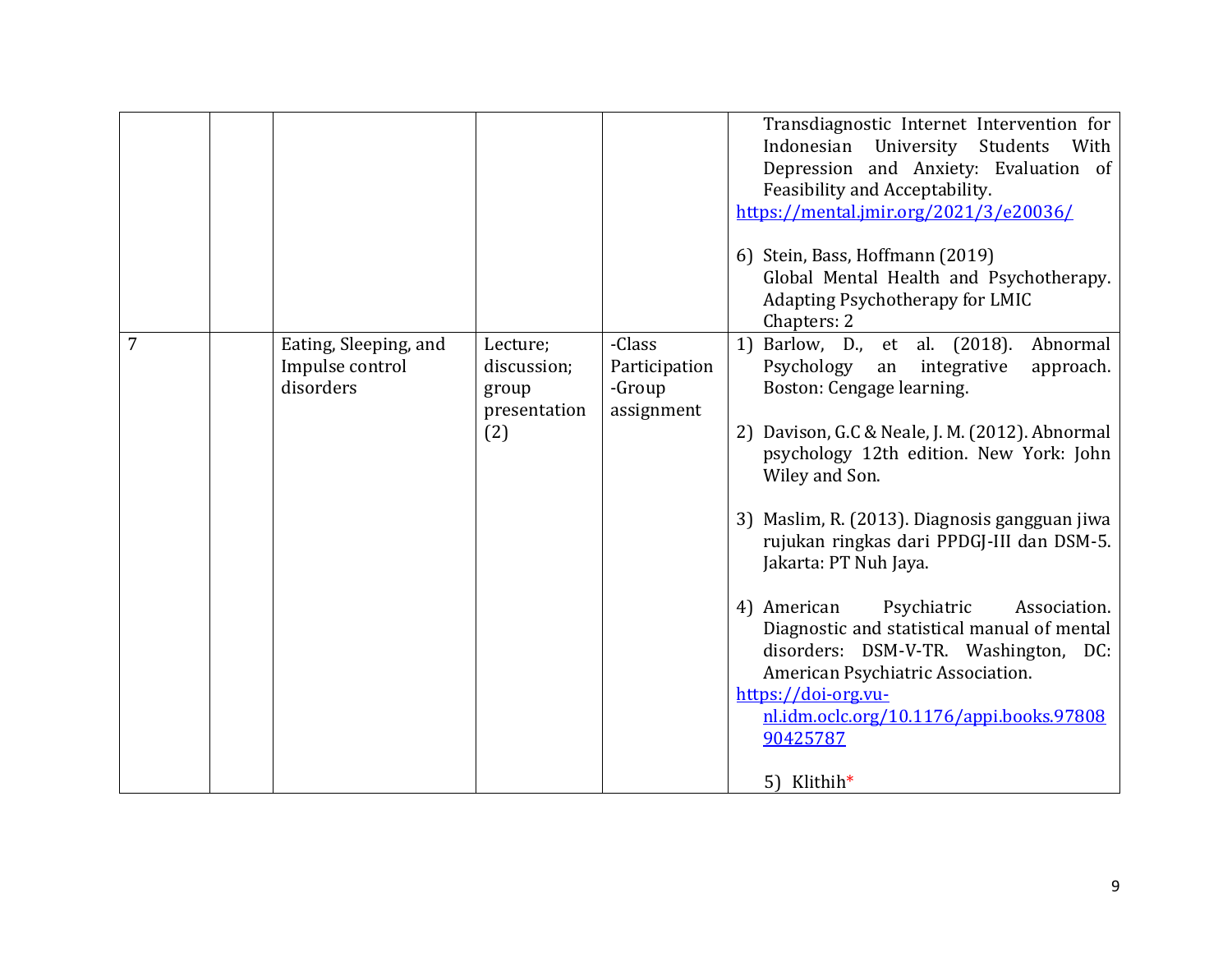| <b>MID TERM EXAM</b> |                                                                                                                                                                                                                                                                                               |                                                         |                                                 |                                                                                                                                                                                                                                                                                                                                                                     |
|----------------------|-----------------------------------------------------------------------------------------------------------------------------------------------------------------------------------------------------------------------------------------------------------------------------------------------|---------------------------------------------------------|-------------------------------------------------|---------------------------------------------------------------------------------------------------------------------------------------------------------------------------------------------------------------------------------------------------------------------------------------------------------------------------------------------------------------------|
| 8                    | Personality disorders<br>1. Cluster A Personality<br>Disorder (Paranoid,<br>Schizoid, Schizotypal)<br>2. Cluster B Personality<br>Disorder (Antisocial,<br>Borderline, Histrionic,<br>Narcissistic)<br>3. Cluster C Personality<br>Disorder (Avoidant,<br>Dependent, Obsessive<br>Compulsive) | Lecture;<br>discussion;<br>group<br>presentation<br>(3) | -Class<br>Participation<br>-Group<br>assignment | (2018).<br>1) Barlow, D., et al.<br>Abnormal<br>Psychology<br>approach.<br>integrative<br>an<br>Boston: Cengage learning.<br>2) Davison, G.C & Neale, J. M. (2012). Abnormal<br>psychology 12th edition. New York: John<br>Wiley and Son.<br>Maslim, R. (2013). Diagnosis gangguan jiwa<br>3)<br>rujukan ringkas dari PPDGJ-III dan DSM-5.<br>Jakarta: PT Nuh Jaya. |
| 9                    | Schizophrenia disorder<br>(Biomedical and<br><b>Cultural Perspective)</b><br>1. Introduction to<br>schizophrenia<br>symptoms<br>2. Introduction to<br>different forms of<br>schizophrenia<br>a. Paranoid<br>b. Hebephrenic<br>c. Catatonic<br>d. Schizotypal<br>e. Schizoaffective            | Lecture<br>and<br>discussion                            | -Midterm<br>Exam<br>-Class<br>Participation     | 4) American<br>Psychiatric<br>Association.<br>Diagnostic and statistical manual of mental<br>disorders: DSM-V-TR. Washington, DC:<br>American Psychiatric Association.<br>https://doi-org.vu-<br>nl.idm.oclc.org/10.1176/appi.books.97808904<br>25787                                                                                                               |